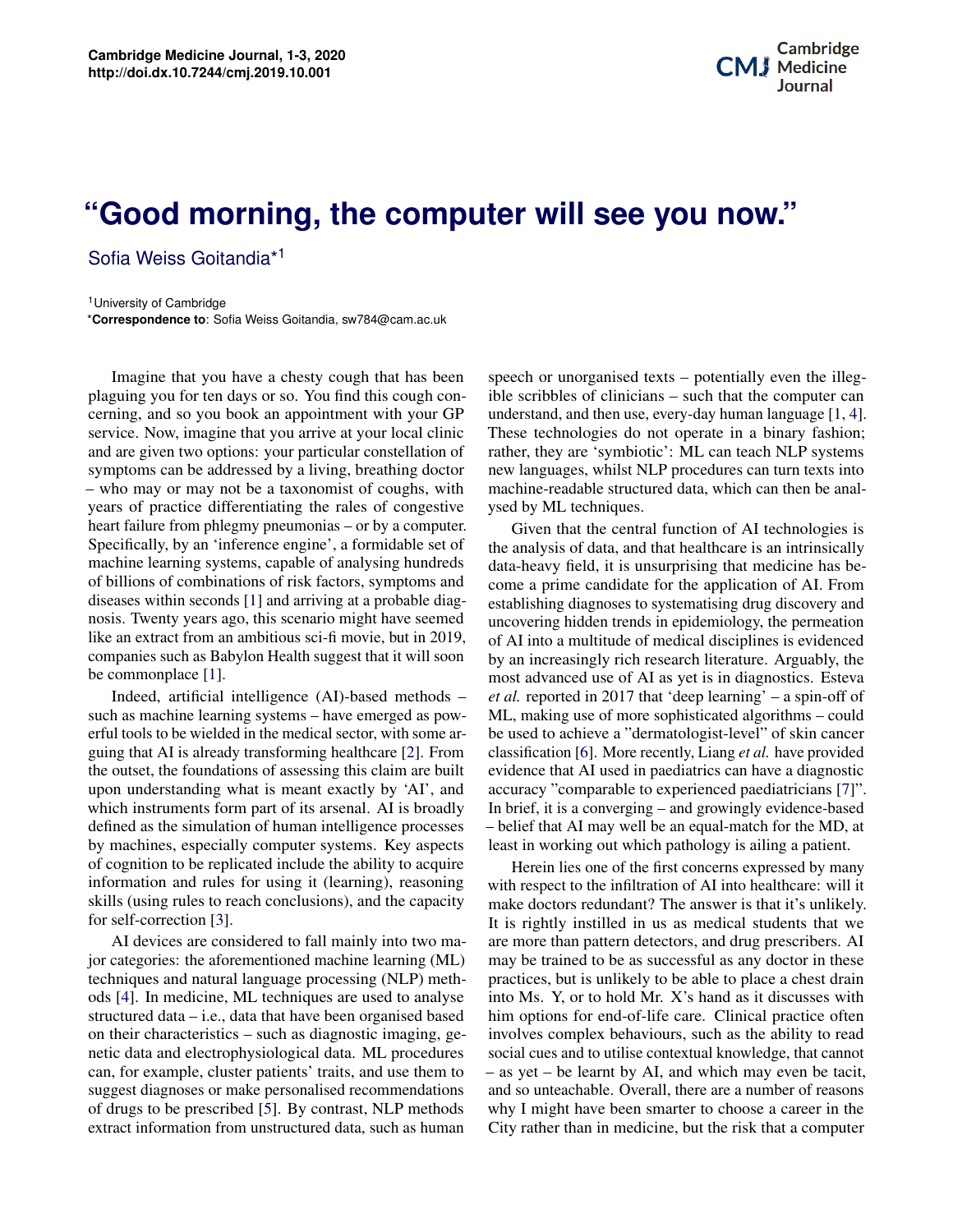might eventually take my job is not particularly plausible as one of them.

Rather, it may be more useful to consider how physician and computer might *complement* each other. AI could be used rationally to provide further supporting evidence for a human (ideally, a medic) to make a diagnosis, and to suggest treatment options that might be suitable for particular patients, rather than to decide between them and print a prescription. Further, AI may actually expand the treatment options that are available to patients. In the field of mental health, for instance, budgets have failed to match other areas of the NHS [\[8\]](#page-2-3), leaving services such as cognitive behavioural therapy (CBT) frequently oversubscribed. AI could be, and in some cases is being, harnessed by smartphone apps that can analyse people's symptoms – usually self-reported using a chatbot – and spot patterns before offering advice to patients or healthcare workers on what action to take. For example, 'Woebot' is a widely available AI "therapy chatbot" trained in the principles of CBT that has been deemed "surprisingly helpful" by reviewers [\[9\]](#page-2-4). Given the enduring practical limitations – largely, problems of funding and staffing – that leave NHS mental providers often unable to meet demand, AI-based treatments may prove a useful adjunct to services.

Whilst AI technologies are attracting significant attention – and generating excitement – in medical research, their real-life implementation faces obstacles that are likely to be long-standing – particularly, if that 'implementation' is to occur within the context of the NHS. The first hurdle comes from AI's own limits: significant computing power is required for the analysis of large and complex data sets, and all the data also need to be digitised. Investing sufficient resources from an NHS that seems to suffer from 'chronically stretched syndrome' into AI equipment is likely to pose a problem. This is abetted by the fact that medical data are not consistently digitised across the NHS, and even when they are, there is a lack of standardisation in NHS IT systems that might still constrain AI's utility [\[10\]](#page-2-5).

Ethically, there are also questions about the extent to which patients and doctors are comfortable with the digital sharing of personal health data, and how the security of that data may be protected. After all, medical data are not just voluminous, but also sensitive: at the other end of lists of blood test results, chest x-rays, and case descriptions are human beings with the "right to respect for private life," only violable in the interests of "the protection of the public health [\[11\]](#page-2-6)". This does not include, for example, a security breach, or the sharing of data without consent, even if it is to develop AI technologies. Indeed, it was only in 2017 that the U.K.'s data protection regulator ruled that the Royal Free Hospital was wrong to share details of 1.6 million patients with Google's AI company DeepMind [\[12\]](#page-2-7), even if the data were intended to be used to improve diagnostic services at the hospital.

Overall, it would appear that the clinical benefits that AI proposes are inextricable from vital concerns about transparency, safety and accountability. Whilst the U.K. has implemented a "Code of conduct for data-driven health and care technology" to outline how data may be used appropriately [\[13\]](#page-2-8), it is likely that further regulations will be needed, providing (a) formal standards to assess the safety and efficacy of AI systems, and (b) more specific guidelines of usage, corresponding with the particular AI system(s) to be adopted.

Even if all the latter were achieved, other social issues would remain. For example, AI systems could be biased by the data used to train them, and hence make unfair decisions that reflect wider prejudices in society. Dealing with such problems is likely to prove even more difficult than regulating the usage of AI, since it would involve being honest about issues such as racism, classism and all other manner of '-isms' that permeate our society and, frankly, no country likes to do that.

Nonetheless, it is an inevitable reality that, slowly but surely, AI is percolating into almost every aspect of our lives. It is already busy in the background of routine tasks, powering virtual assistants like Siri and Alexa, recommendations from Netflix, and underpinning billions of Google searches each day. It would be naïve to believe that AI will not have profound implications for our healthcare, too. Encouragingly, a lot of research shows that AI technologies have the potential to help address important health challenges. However, it is this writer's opinion that only with sufficient regulation, societal introspection and, above all, caution, will the uptake of AI by healthcare systems be compatible with the public interest.

## **References**

- <span id="page-1-0"></span>[1] AI [Internet]. Babylon Health. [cited 2019 Jul 10]. Available from: *https://www.babylonhealth.com/ai*
- <span id="page-1-1"></span>[2] PricewaterhouseCoopers. No longer science fiction, AI and robotics are transforming healthcare [Internet]. PwC. [cited 2019 Jul 10]. Available from: *https://www.pwc.com/gx/en/industries/healthcare/publications/airobotics-new-health/transforming-healthcare.html*
- <span id="page-1-2"></span>[3] What is AI (artificial intelligence)? - Definition from WhatIs.com [Internet]. SearchEnterpriseAI. [cited 2019 Jul 10]. Available from: *https://searchenterpriseai.techtarget.com/definition/AI-Artificial-Intelligence*
- <span id="page-1-3"></span>[4] Jiang F, Jiang Y, Zhi H, Dong Y, Li H, Ma S, et al. Artificial intelligence in healthcare: past, present and future. Stroke Vasc Neurol. 2017 Jun 21;2(4):230–43.
- <span id="page-1-4"></span>[5] Yelin I, Snitser O, Novich G, Katz R, Tal O, Parizade M, et al. Personal clinical history predicts antibiotic resistance of urinary tract infections. Nature Medicine. 2019 Jul;25(7):1143.